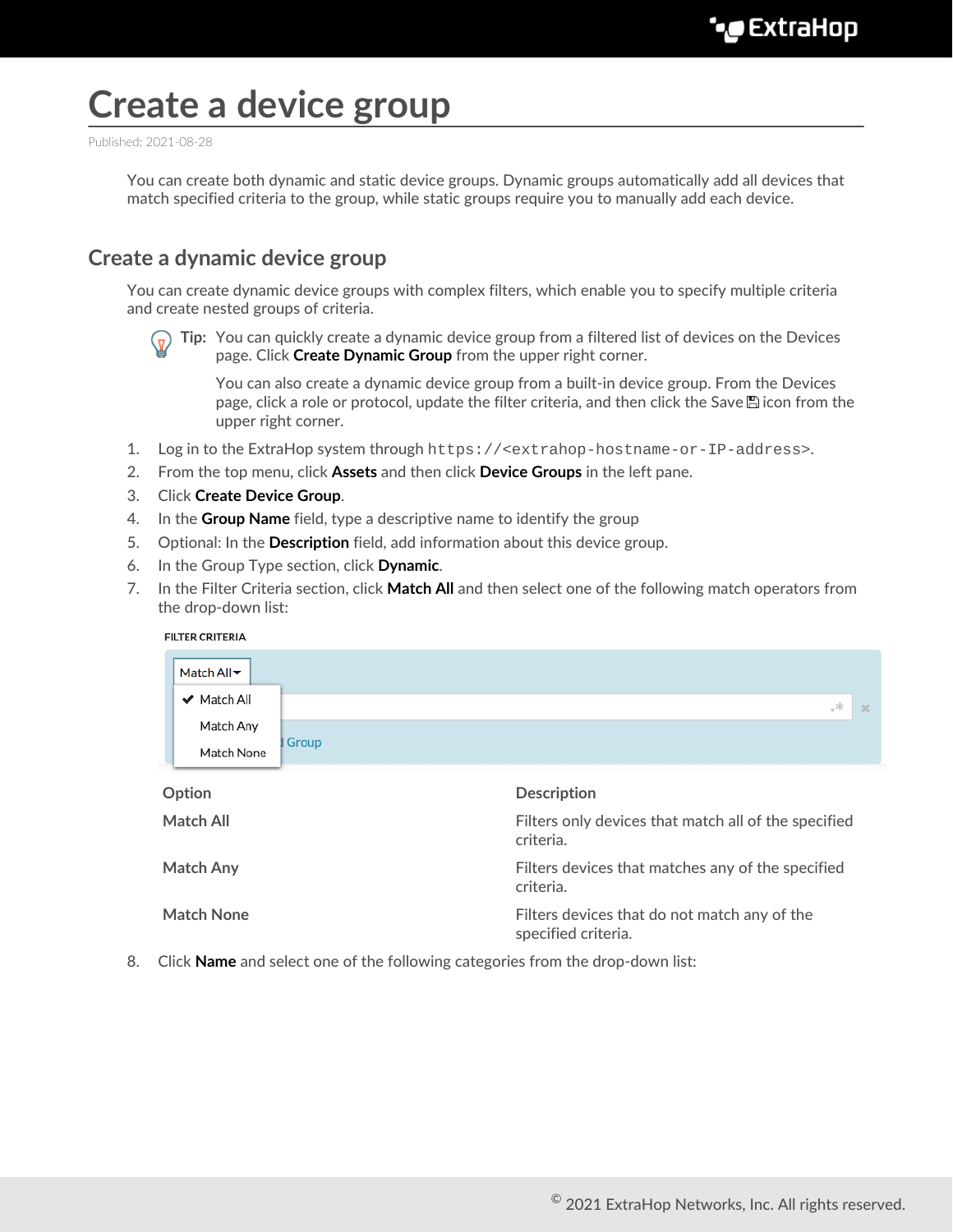# ExtraHop ہے-

#### **FILTER CRITERIA**

| Match All $\blacktriangledown$                        |                                                                                                                                                                                                                              |  |  |  |
|-------------------------------------------------------|------------------------------------------------------------------------------------------------------------------------------------------------------------------------------------------------------------------------------|--|--|--|
| Name $\blacktriangledown$<br>$=$ $\blacktriangledown$ | $\mathcal{G}_{\mathbb{C}_2}$<br>×                                                                                                                                                                                            |  |  |  |
| Filter                                                |                                                                                                                                                                                                                              |  |  |  |
| $\vee$ Name                                           |                                                                                                                                                                                                                              |  |  |  |
| <b>IP Address</b>                                     |                                                                                                                                                                                                                              |  |  |  |
| <b>MAC Address</b>                                    |                                                                                                                                                                                                                              |  |  |  |
| Vendor                                                |                                                                                                                                                                                                                              |  |  |  |
| Option                                                | <b>Description</b>                                                                                                                                                                                                           |  |  |  |
| <b>Name</b>                                           | Filters devices by the discovered device name.<br>For example, a discovered device name can<br>include the IP address or hostname.                                                                                           |  |  |  |
| <b>MAC Address</b>                                    | Filters devices by the device MAC address.                                                                                                                                                                                   |  |  |  |
| <b>IP Address</b>                                     | Filters devices by IP address in IPv4, IPv6, or<br><b>CIDR</b> block formats.                                                                                                                                                |  |  |  |
| <b>Site</b>                                           | Filters devices associated with a connected site.                                                                                                                                                                            |  |  |  |
|                                                       | Command appliances and Reveal(x) 360 only.                                                                                                                                                                                   |  |  |  |
| <b>Discovery Time</b>                                 | Filters devices automatically discovered by<br>the ExtraHop system within the specified time<br>interval. For more information, see Create a<br>device group based on discovery time E.                                      |  |  |  |
| Model                                                 | Filters devices by models and model sets, which<br>are logical groupings of device models. Model sets<br>common on your network are suggested until you<br>filter a specific string.                                         |  |  |  |
| <b>Activity</b>                                       | Filters devices by protocol activity associated<br>with the device. For example, selecting HTTP<br>Server returns devices with HTTP server metrics,<br>and any other device with a device role set to<br><b>HTTP Server.</b> |  |  |  |
| <b>Cloud Account</b>                                  | Filters devices by the cloud service account<br>associated with the device.                                                                                                                                                  |  |  |  |
| <b>Cloud Instance ID</b>                              | Filters devices by the cloud instance ID associated<br>with the device.                                                                                                                                                      |  |  |  |
| <b>Cloud Instance Type</b>                            | Filters devices by the cloud instance type<br>associated with the device.                                                                                                                                                    |  |  |  |
| <b>Critical</b>                                       | Filters devices that are considered critical because<br>they provide authentication services or support<br>essential services on your network.                                                                               |  |  |  |
| Role                                                  | Filters devices by the assigned device role, such<br>as gateway, firewall, load balancer, and DNS<br>Server.                                                                                                                 |  |  |  |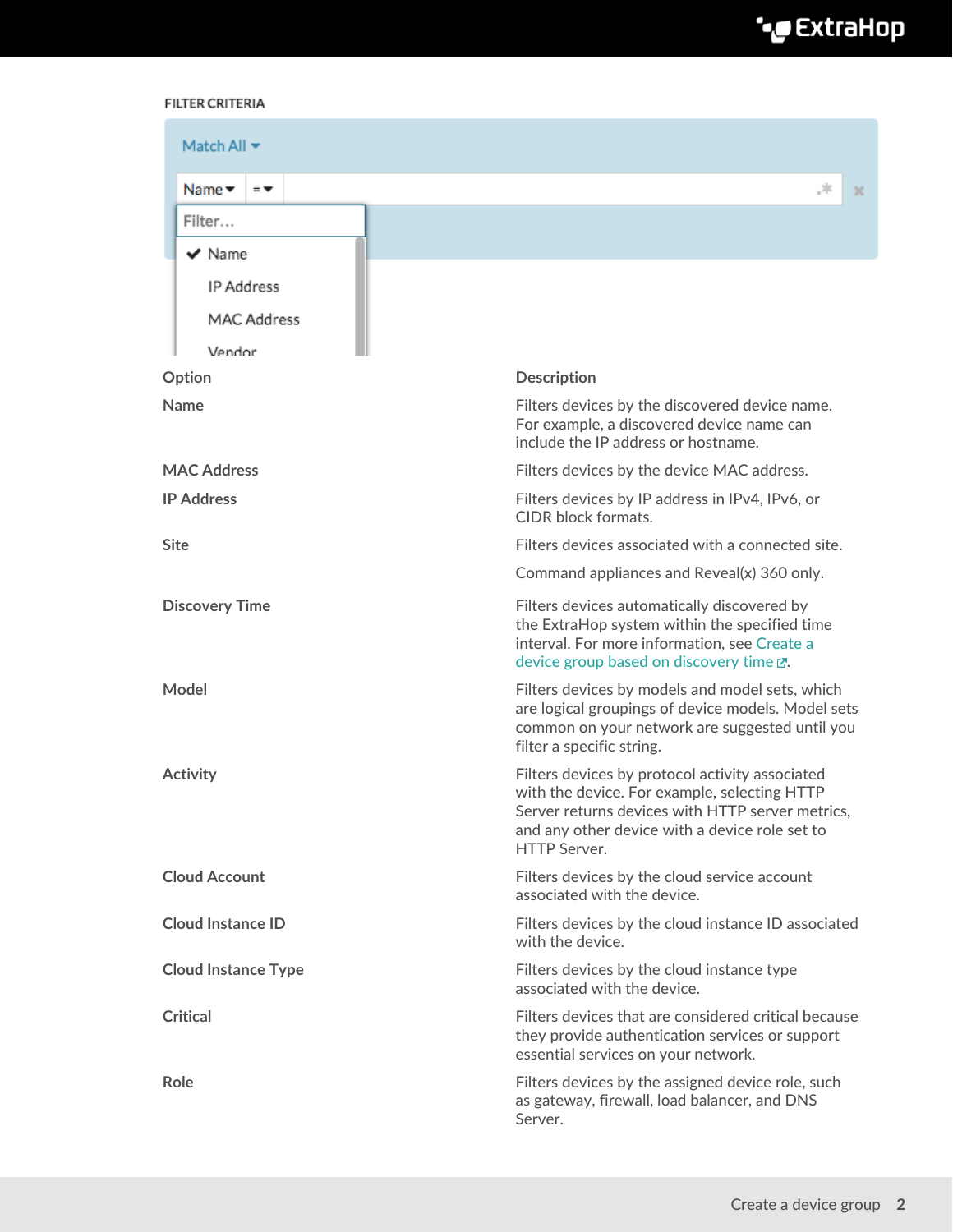## ExtraHop ہے-

| Option                       | <b>Description</b>                                                                                                                                                 |
|------------------------------|--------------------------------------------------------------------------------------------------------------------------------------------------------------------|
| Software                     | Filters devices by operating system software<br>detected on the device.                                                                                            |
| Subnet                       | Filters devices by the subnet associated with the<br>device.                                                                                                       |
| <b>Tag</b>                   | Filters devices by user-defined device tags.                                                                                                                       |
| <b>Virtual Private Cloud</b> | Filters devices by the VPC associated with the<br>device.                                                                                                          |
| Vendor                       | Filters devices by the device vendor name, as<br>determined by the Organizationally Unique<br>Identifier (OUI) lookup.                                             |
| <b>VLAN</b>                  | Filters devices by the device VLAN tag. VLAN<br>information is extracted from VLAN tags, if the<br>traffic mirroring process preserves them on the<br>mirror port. |
|                              | Only available if the devices_accross_vlans<br>setting is set to False in the Running Config file.                                                                 |
| <b>CDP Name</b>              | Filters devices by the CDP name assigned to the<br>device.                                                                                                         |
| <b>Cloud Instance Name</b>   | Filters devices by the cloud instance name<br>assigned to the device.                                                                                              |
| <b>Custom Name</b>           | Filters devices by the custom name assigned to<br>the device.                                                                                                      |
| <b>DHCP Name</b>             | Filters devices by the DHCP name assigned to the<br>device.                                                                                                        |
| <b>DNS Name</b>              | Filters devices by any DNS name assigned to the<br>device.                                                                                                         |
| <b>NetBIOS Name</b>          | Filters devices by the NetBIOS name assigned to<br>the device.                                                                                                     |

9. Select one of the following operators from the drop-down list; the operators available are based on the selected category:

FILTER CRITERIA



search field for the selected category.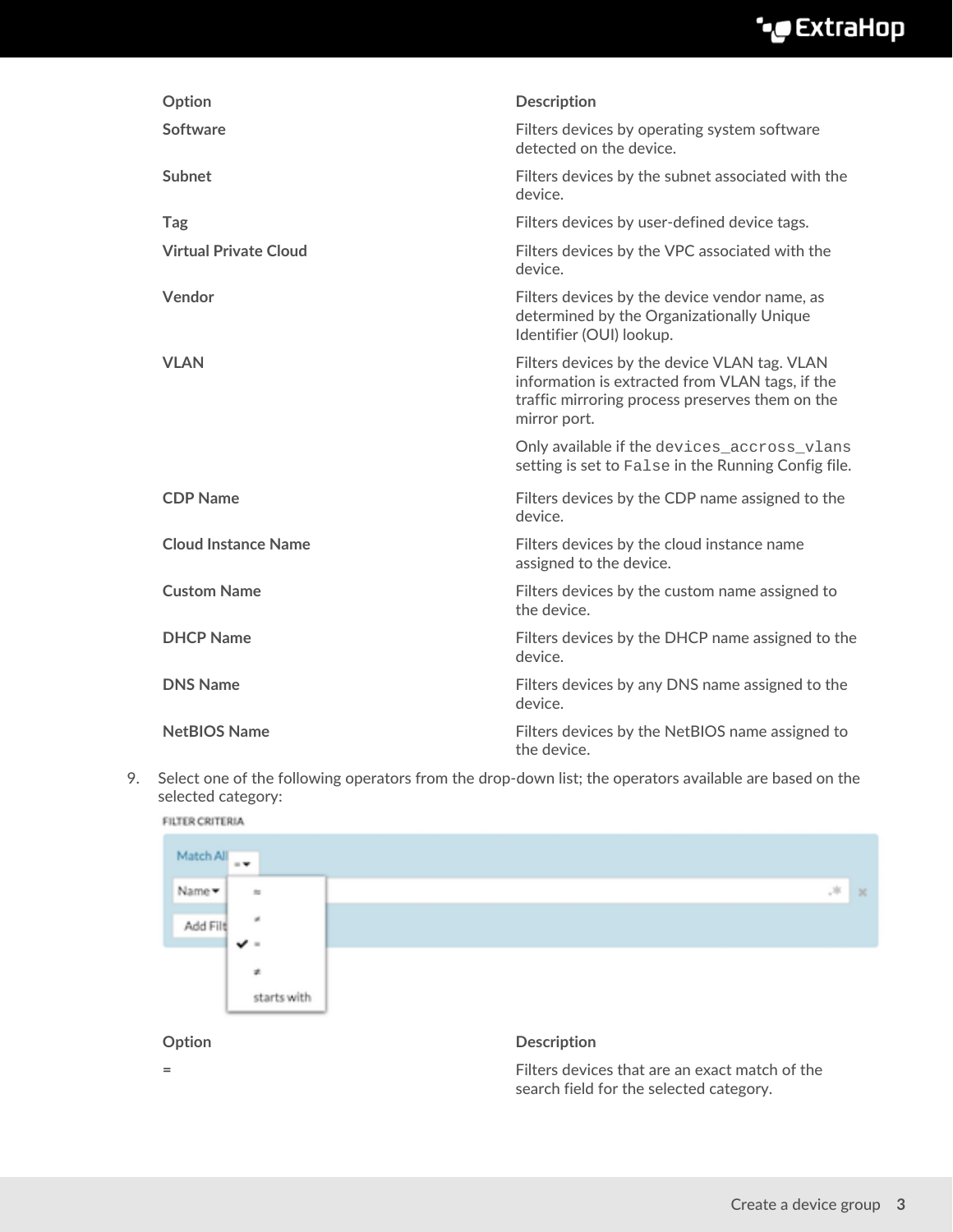### ExtraHop ہے-

| Option         | <b>Description</b>                                                                          |
|----------------|---------------------------------------------------------------------------------------------|
| $\neq$         | Filters devices that do not exactly match the<br>search field.                              |
| $\simeq$       | Filters devices that include the value of the search<br>field for the selected category.    |
| $\approx$ /    | Filters devices that exclude the value of the<br>search field for the selected category.    |
| starts with    | Filters devices that start with the value of the<br>search field for the selected category. |
| exists         | Filters devices that have a value for the selected<br>category.                             |
| does not exist | Filters devices that do not have a value for the<br>selected category.                      |

10. In the search field, type the string to be matched, or select a value from the drop-down list. The input type is determined by the selected category.

For example, if you want to find devices based on Name, type the string to be matched in the search field. If you want to find devices based on Role, select from the drop-down list of roles.

| <b>FILTER CRITERIA</b> |                                    |  |                             |  |
|------------------------|------------------------------------|--|-----------------------------|--|
|                        | Match All $\blacktriangledown$     |  |                             |  |
|                        | Name $\bullet$ $\approx$ $\bullet$ |  | accounting-<br>÷.<br>$2$    |  |
|                        |                                    |  | Add Filter Add Filter Group |  |

#### FILTER CRITERIA

| Match All $\blacktriangledown$ |                          |                                |   |           |
|--------------------------------|--------------------------|--------------------------------|---|-----------|
| Role▼                          | $=$ $\blacktriangledown$ | Select an item                 | ▼ | $\propto$ |
| Add Filter                     |                          | Filter                         |   |           |
|                                |                          | <b>量 Database</b>              |   |           |
|                                |                          | 里 DHCP Server                  |   |           |
|                                |                          | <b>The DNS Server</b>          |   |           |
|                                |                          | $\blacksquare$<br>$\mathbf{u}$ |   |           |



**Tip:** Depending on the selected category, you can click the Regex icon in the text field to enable matching by regular expression.